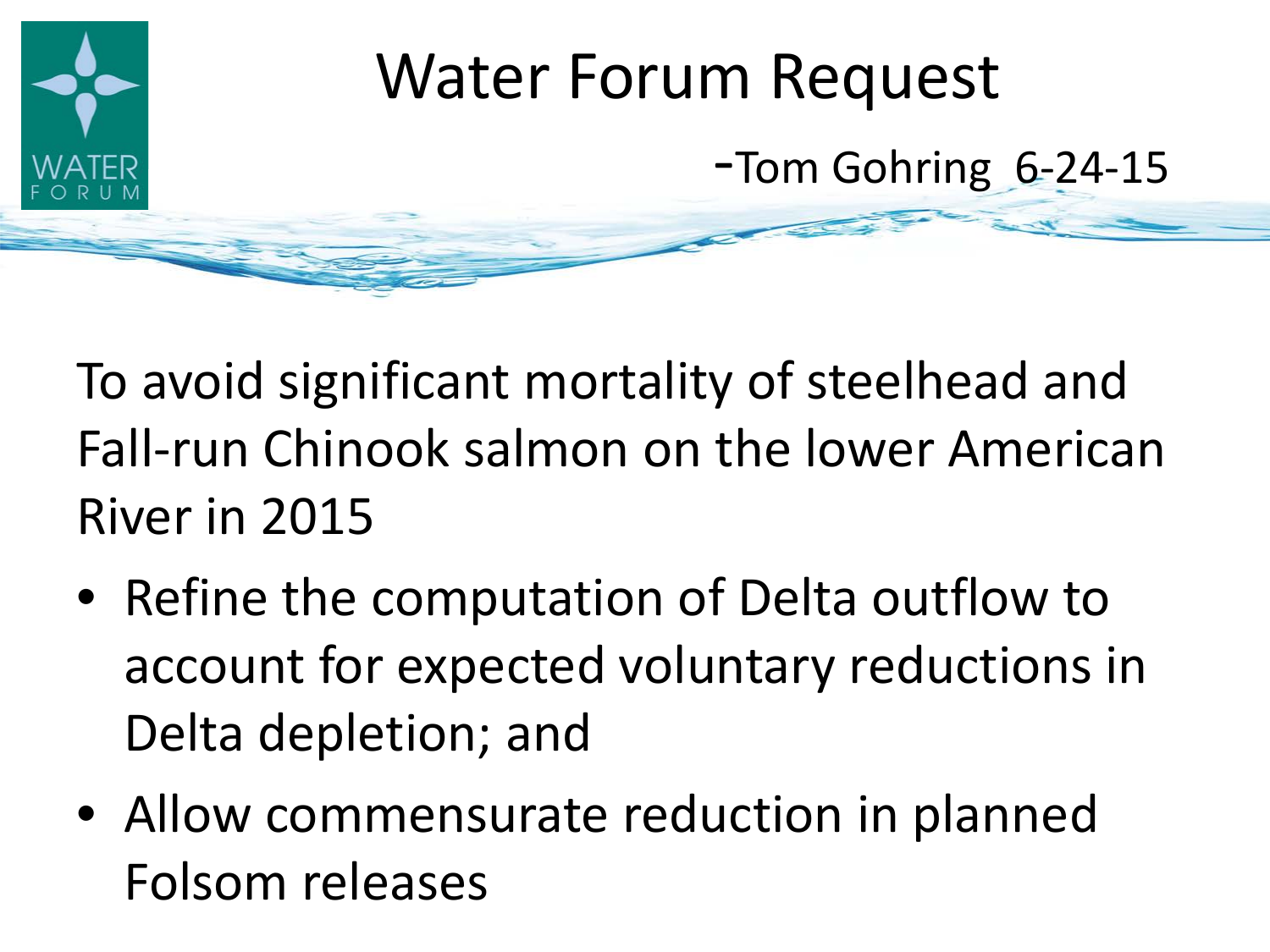

## Predicted Am. River Temp: proposed operations

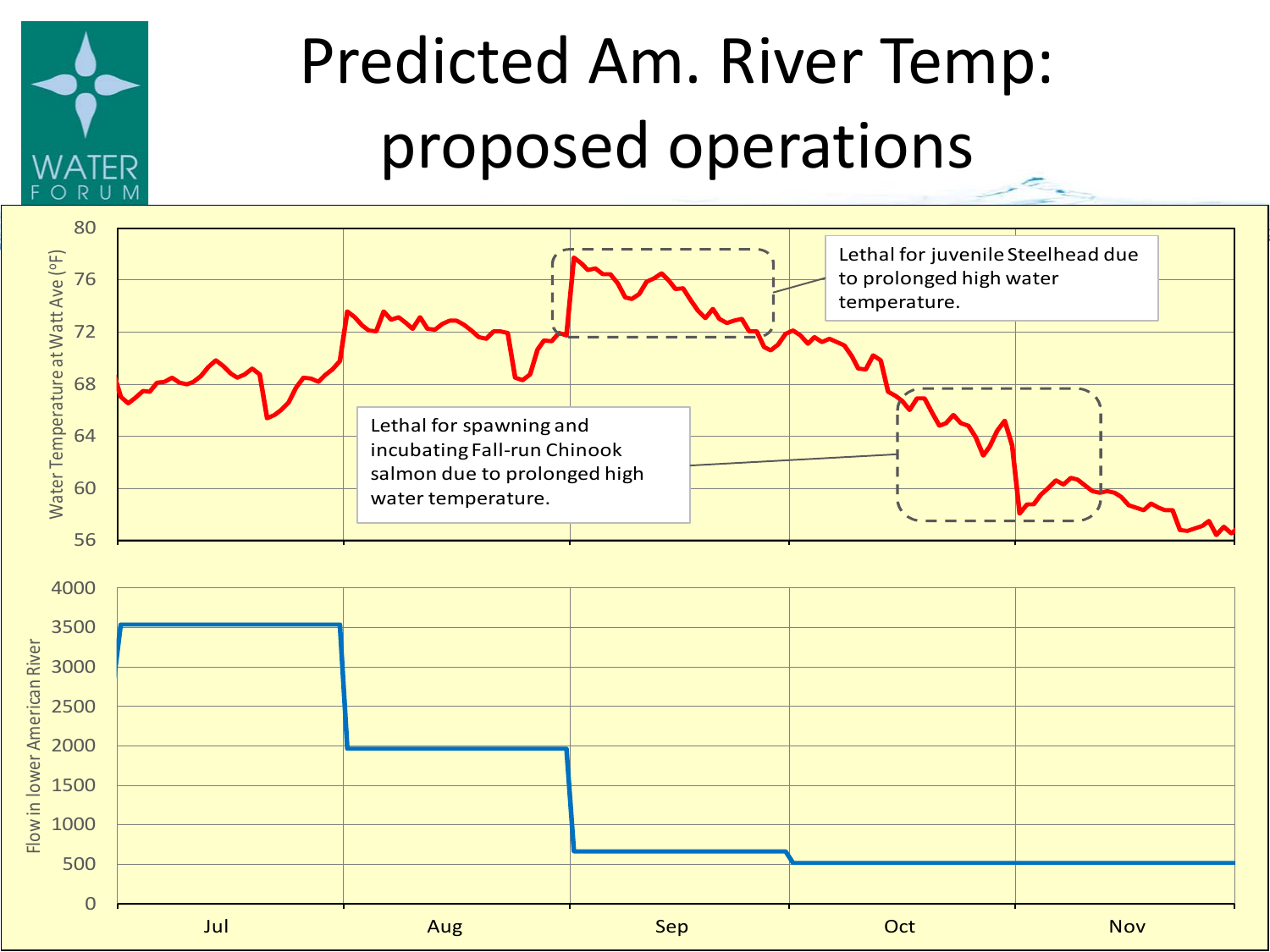

## Predicted Am. River Temp: Water Forum request